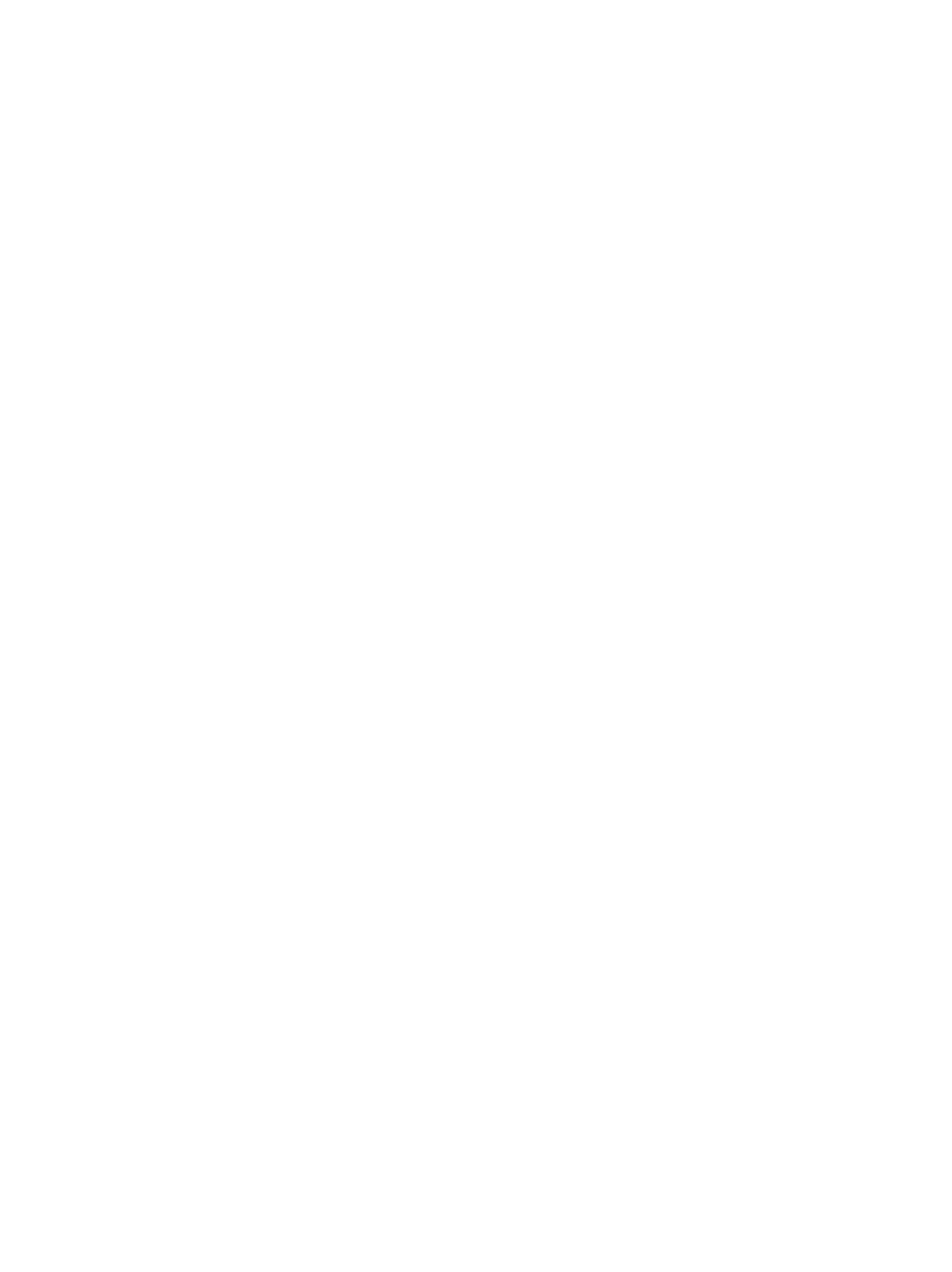## **Linker: The New Implementation of the Sharing Economy in the Last-Mile Delivery of E-Fulfillment**

by

**Kakada Kuy<sup>1</sup> , Zhe Ji<sup>2</sup>**

B.B.A. in International Trade and Business Logistics, International College, King Mongkut's University of Technology North Bangkok, Bangkok, Thailand E-mail: kakadakuy $05@$ gmail.com $^1$ , vam $0612@126.$ com $^2$ 

and

**Achareeya Robkit**

International College, King Mongkut's University of Technology North Bangkok, Bangkok, Thailand E-mail: achareeya.r@ic.kmutnb.ac.th

#### **Abstract**

The purposes of this thesis are to summary the current problems in the Last-Mile Delivery, and explore the possible solutions, a delivery model with sharing economy application called *Linker*, to improve the Last-Mile Delivery circumstances. This is based on the reasonability of the sharing economy. After the model is proposed, a focus group discussion with people representing different groups and two interviews with experts is conducted to give feedback on the proposed model *Linker*. The contribution of this study is expected to be both theoretical and practical. With the proposal and the application of the *Linker* sharing delivery model, the sharing business will penetrate into the logistics field and thus foster more ideas on improving Last-Mile Delivery. And the Linker is supposed to meet online buyer's higher demand on time and lower cost, and provide a more environmental friendly deliver mode. It is hoped to benefit the community and facilitate the economy.

**Keywords:** Sharing Economy, Last-Mile Delivery, E-Fulfillment

#### **1. Introduction**

Last-Mile Delivery is a term used in supply chain management and transportation planning to describe the movement of people and goods from a transportation hub to a final destination in the home (Goodman, 2005). The issue in supply chain referred to as a Last-Mile Delivery problem. Final delivery, in the same ways is a Last-Mile Delivery of goods from distribution centers (or retailers) to the final destination, consumer. In this situation, transportation cost is more expensive, while products cost will be expensive accordingly. Likewise, E-Fulfillment were increased at the movement of goods to make sure customer satisfy, demand of individual, retailers, industries that want to receive their products on time and in the desired location. The Last-Mile Delivery become unsustainable as the outcome in terms of economy, societal and environment impact, regulations and infrastructure development can be significant (Dablanc, 2010). The main problems in Last-Mile Delivery we are going to solve are: delivery costs and average delivery time. The purpose of this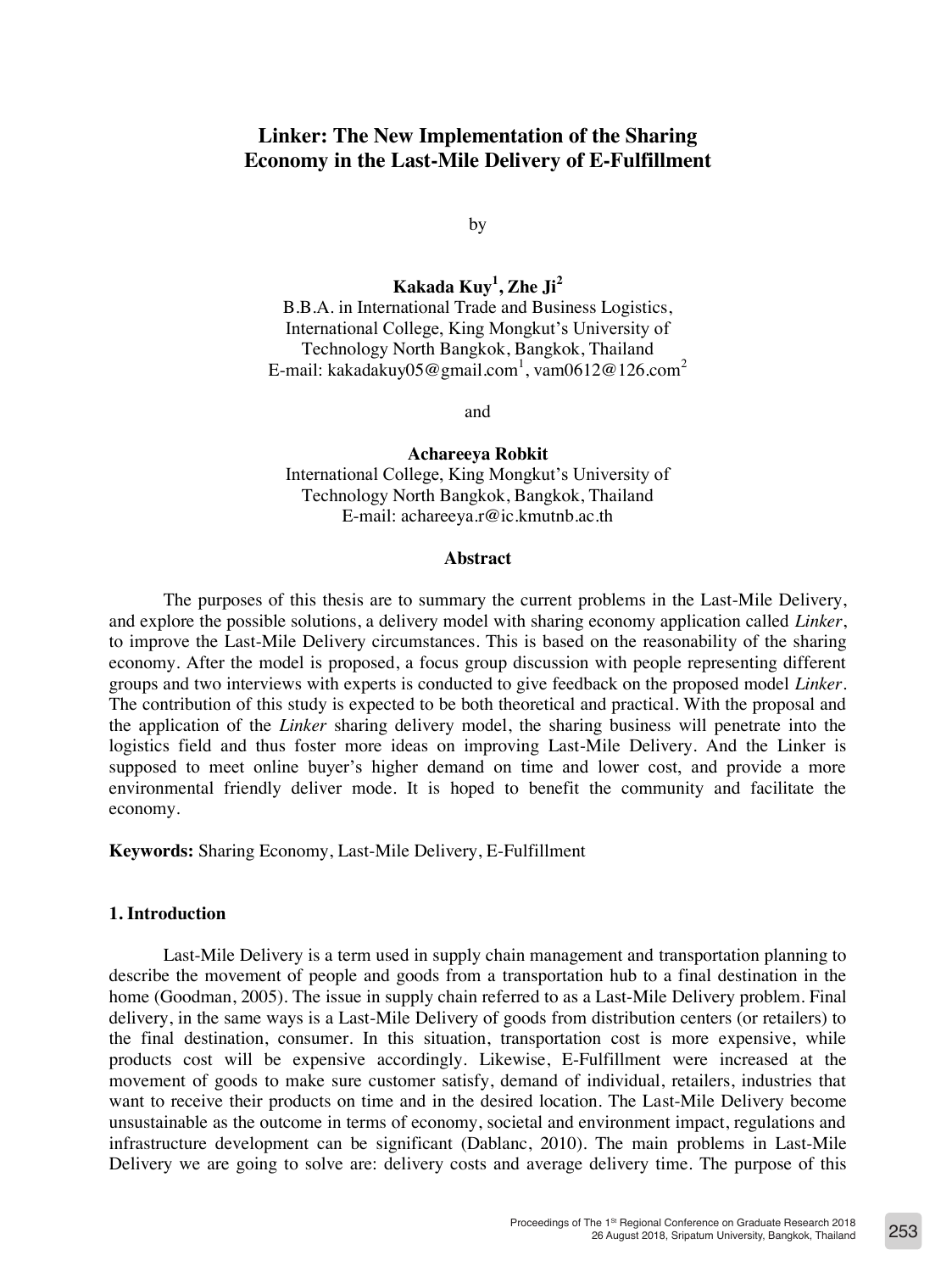research is to introduce a new model of sharing delivery to minimize online order cost and reduce delivery time of last mile logistics in the urban area. Moreover, sharing economy offers flexibility and efficiency to consumers. Using online platform that can match customers and suppliers, sharing economy service such as Uber and Airbnb might achieve greater efficiency than conventional business.

The Last-Mile Delivery has been the bottleneck for the E-Commerce, as a significant cost for maintaining the satisfaction of customers through the timely and safely delivery of the merchandise. When the labor cost tends to be undifferentiated everywhere in the future, the transportation cost will be the stake to gain the competitiveness. The long-haul transportation is limited significantly by the infrastructure condition in each area, while there are more solutions to improve the Last-Mile Delivery that might suit particular urban area. So, the research on the LastMile Delivery will be costeffective and we expected to come up with solutions to solve the current obstacles in the Last-Mile Delivery for E-fulfilment.

## **2. Literature Review**

## *2.1. History of concept*

"Last Mile" was originally derived from the telecommunications field, which means the final step of the telecommunications chain that delivers the services and physical stuff (such as cable) to the final users. It is the bottleneck in the telecommunication chain, because the network speed is limited by the "Last Mile". (Cordeiro, 2003) It is similar in the logistic area. Last mile (delivery) has become a problem in the logistics chain, which can create competitive advantage for the companies who effectively and efficiently utilize it. Also, as the bottleneck in the online-business chain, the ineffective Last-Mile Delivery increases the time that needs to deliver the parcel to customers' home and also increases the cost for sellers (to some extent the price of the product for buyers).

## *2.2. Current problem in the Last-Mile Delivery*

According to Reisman (2011), in our urban life, the increasing vehicle activities are the result of last-mile activities that dispatch the parcels to customers. And at the same time, almost 80 percent of freight delivery is transported by trucks, which take more road surface than a passenger car unit, affecting the overall traffic flow and causing traffic congestions. The large vehicles also discharge a lot of polluted air because of its diesel-powered system. So the Last-Mile delivery has to consider more on its influence on the local traffic services and environment. Another issue faced by the last mile is about the cost. In China, each parcel will cost 10 RMB (around 50 THB) to deliver to home, according to SF express company, the popular courier agent in mainland China. When it comes to small items that value under 10 RMB, the cost of transportation becomes significant. In the cases of expensive products where the delivery cost can be ignored, the total price still includes the transportation cost, which is levied on customers eventually.

## *2.3. Exiting solutions in Last-Mile Delivery*

'Uber Rush' could be a good example for the new urban last-mile delivery. It takes good use of the sharing service of Uber drivers to delivery good for retailers and online sellers. As simple as keying in the customers' address and clicking the 'Delivery' button, Uber driver will be summoned to pick up the goods and find the best route to eliver the goods to customers. It doesn't need to wait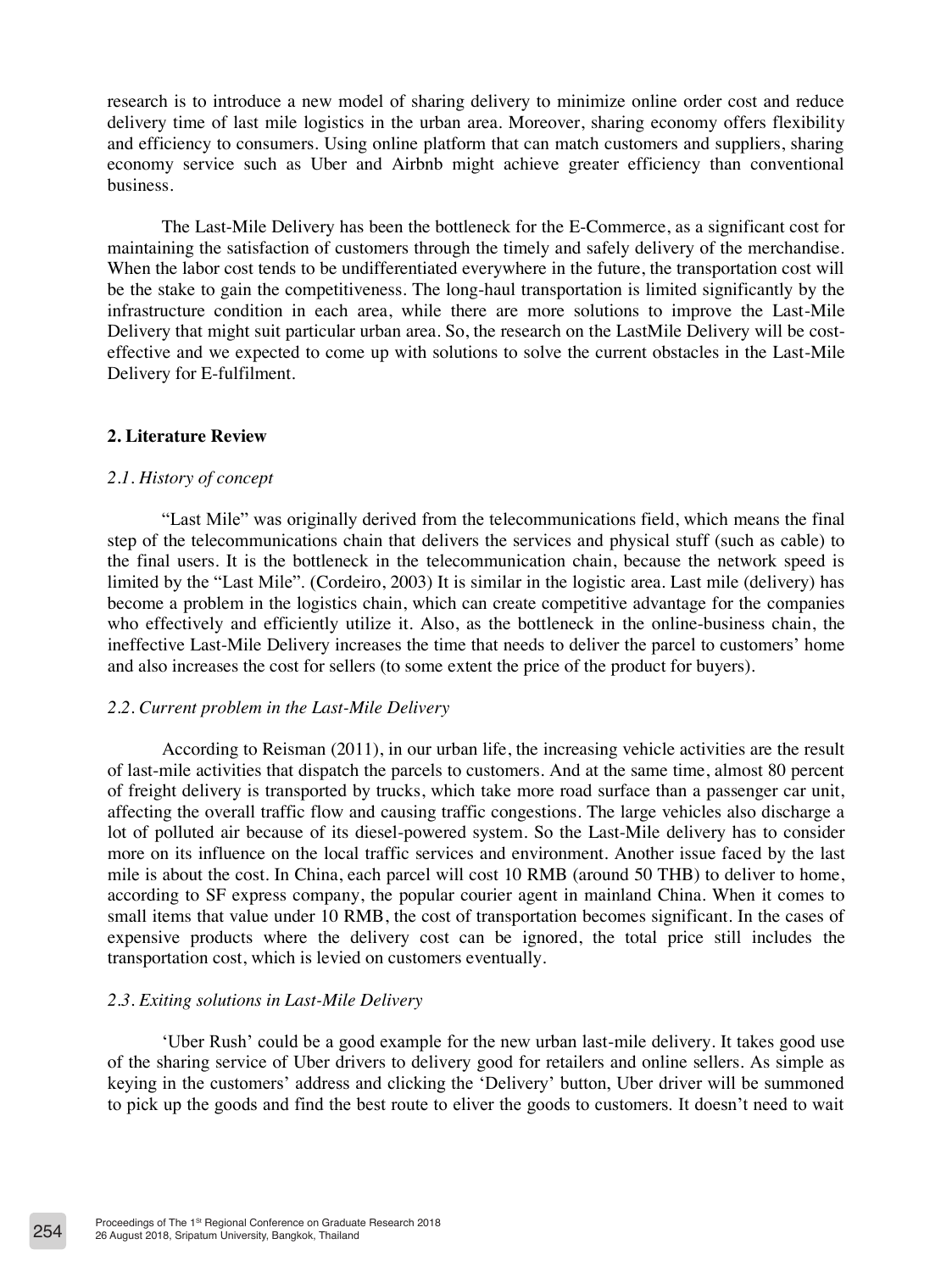for a batch of goods to be compiled and delivered together, in which means it saves a lot of time. And this mode of delivery will use the spare time of Uber drivers, so it will also benefit Uber drivers. (UberRush, 2018) But whether it does save time and cost and benefit community at the same time should be verified. What if the Uber driver's delivery is at the expense of a higher priced Uber customer? What if several orders are addressed to the same area at different time and Uber driver dispatches one by one? That problem will be discussed later in our new model application.

## **3. Research Methodology**

## *3.1 The process of focus group guide and interview guide design*

#### Focus group guide

As started, the purpose of this thesis is to create a better understanding of the interplay between customer, retailer, and express company in the social context of the E-Fulfillment. The research question that use to find a data contained into four questions was conducts; the first was in the general information about respondent. The second was in the information about online shopping. The third was in the information about Sharing economy (Airbnb, Uber, and sharing bicycle). And the last was in the acceptance of sharing delivery.

## Interview expert

Interviews are a systematic way of talking and listening to people and are another way to collect data from individuals through conversations (Kajornboon, 2005). According to David  $\&$ Sutton (2004, p. 160) interviews is "Prompting can be included with the questions and if a question is inappropriate, data on why no response was made can be recorded." The reason for us to choose the interview is that some problems needed to probe (Gray, 2004, p.217). Suggestion and recommendation will be good primary data to improve our new model of Last-Mile Delivery. Meet what customer want and need in real life. Interviews are designed to generate participant perspectives about ideas, opinion, and experience. The interview question contained into four parts; the first was in general information about the expert. The second was in opinion on the current Last-Mile Delivery situation (Time, cost, process, security, community, and environment). The third was in the opinion upon the sharing economy and its application. The last was in the comment on our sharing delivery model – *Linker* (Time, cost, process, security, community, environments).

## *3.2 Participants Selection*

## Focus Group

## 1. Identify the appropriate participants

Subject selection for qualitative research is purposeful with respondents who can best inform the focus group questions (Sargaent, 2012). Our purpose of the focus group is to observe whether our participants can accept the *Linker* delivery model and what problem they might concern about. The selection criteria are laid down as following: The participants must be someone who shop online regularly and has certain amount delivery experience before. Considering about the diversity, we plan to include people from different demography to see whether their degree of acceptance is different towards sharing delivery, and different genders should be both included. With the background of Thai culture, where people generally do not want to share they mind to strangers, we invite some typical respondents with their acquaintance. But we also make sure that not all the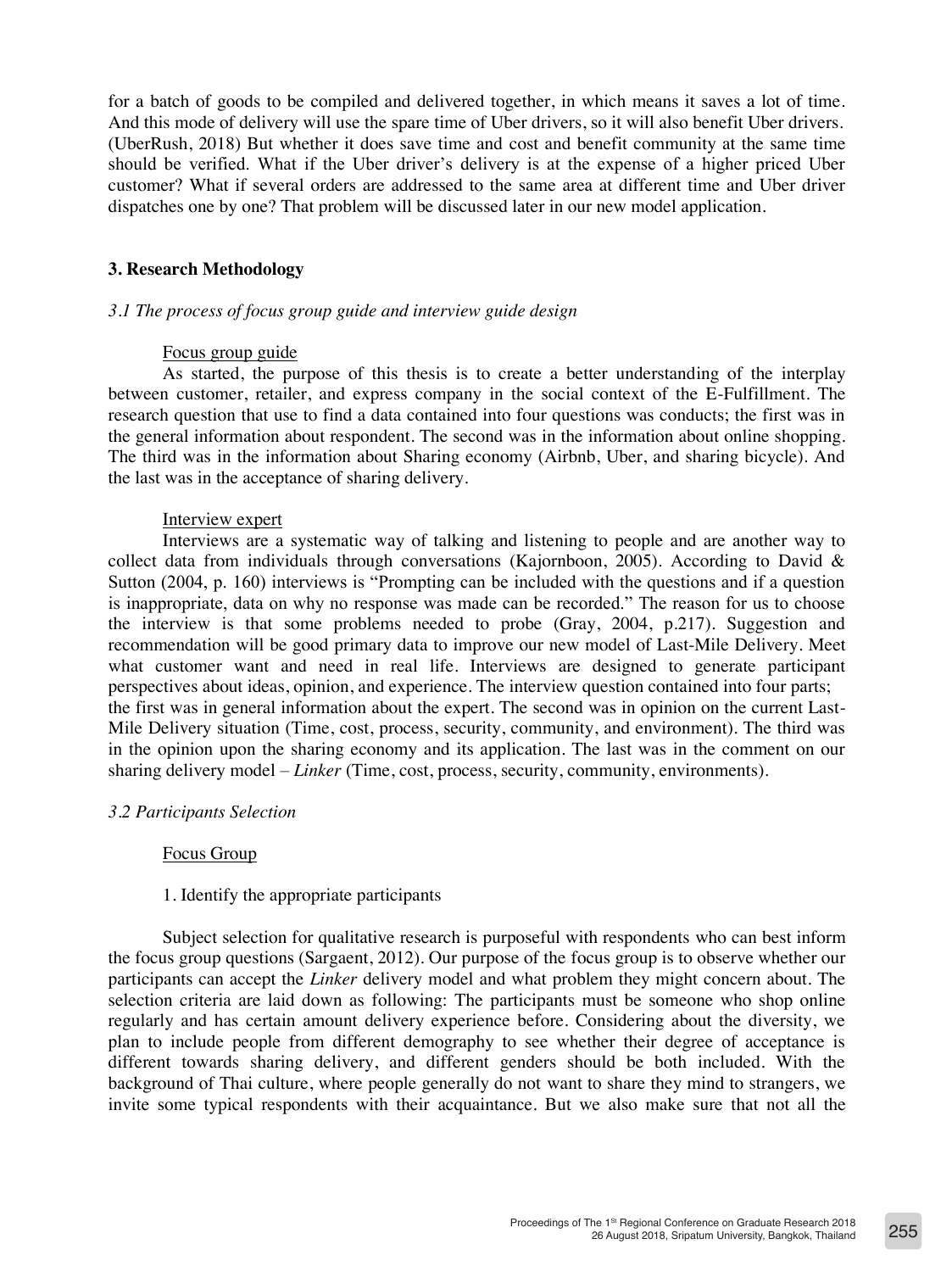participants know each other, and they will discuss with some strangers as well. All participants had expressed their consent of their real names being included in this research in a written form.

#### 2. Sample size consideration

We plan to have the focus group at the size of 6-8 people. Ideally, each focus group will have six to twelve participants (Gibbs, 1997 and Stewart et al., 2007). We might not get enough information and the group discussion might be dull if there are less than 6 people. And the focus group with more than 12 people will be too large to generate a meaningful informative discussion, as not everybody would be given an equal chance to get involved.

## *3.3 Interview*

To get more professional reflection on the *Linker* sharing delivery model, we asked 2 experts to evaluate our model and provide some suggestions to develop the model. Their expertise is to be in the logistics field, business solution field, online business field, or psychology field.

#### **4. Results Analysis**

## *4.1 Linker* delivery introduction

#### *Context*

The *Linker* delivery is supposed to be applied in a city (or among cities) that is equipped with developed transportation infrastructure, such as Bangkok and Beijing. *Linker* delivery also require the transparency of the location of distribution center in the city, from which people can find the pickup station on the map. The distribution center or pick up station is the start point that trucks of express company delivers the goods to the consumers in the city (Baker, P., 2008). The access to the warehouse stations (or parcel pick up station) has already existed in some city (Google map, 2018). After somebody shops online and the parcel has been sent to the destination city, the *Linker* delivery starts to work.

#### *Linker* delivery process

## Step 1: Use the Linker App and know the pick-up stations

We expect to design an application that could provide distribution centers locations and parcel basic information's for people. The users have to register with their real name and phone number. The application will also display users' credit information by collecting feedback from others. People can check the nearby pick up stations around their home through google map or through a smart phone application.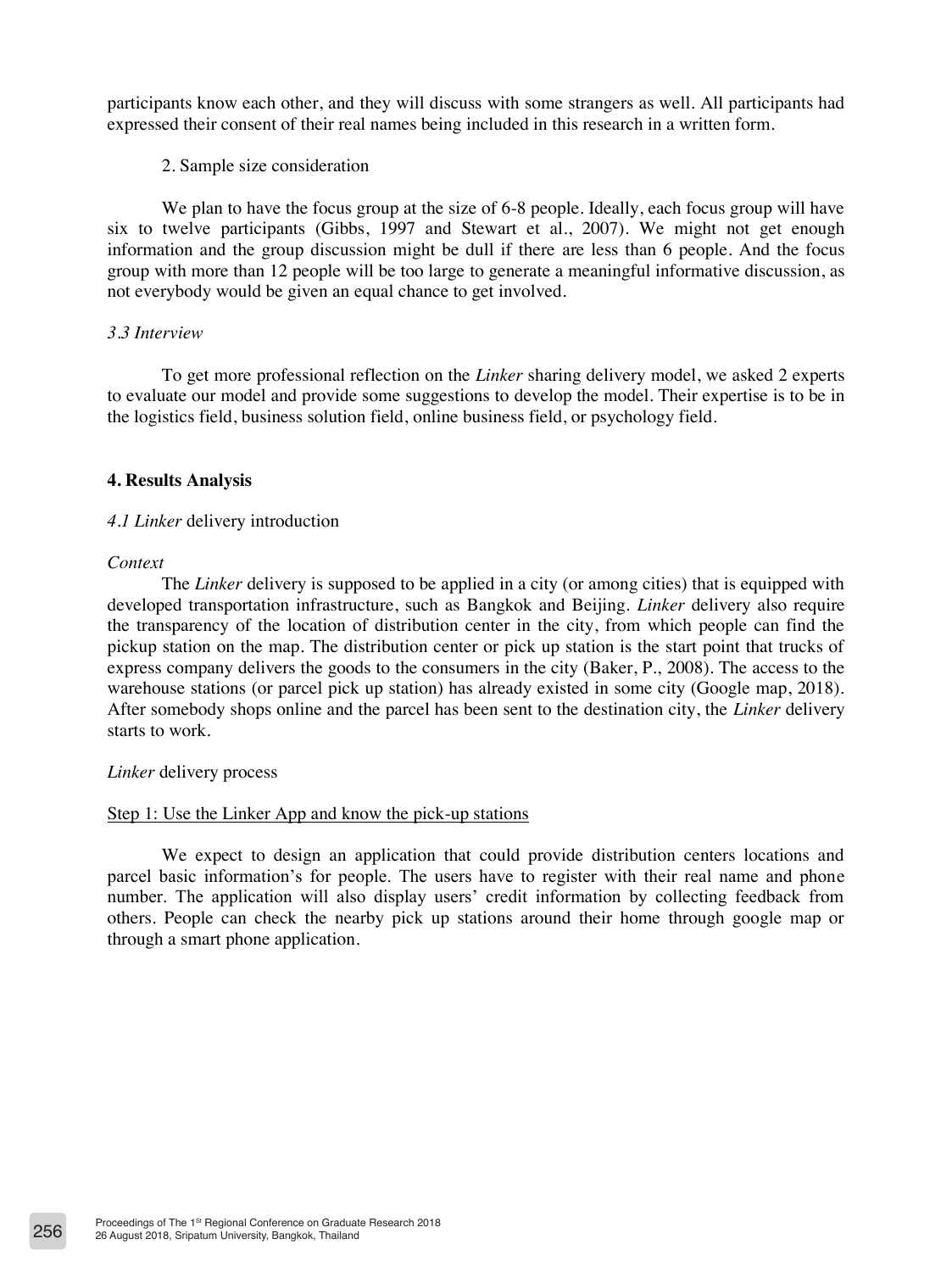#### Step 2: Go somewhere and check the parcel need to be delivered

When somebody is going to somewhere, such as Tom is going to visit friends, he can check if there is any parcel that is needed to be delivered and the destination of the parcel. If Tom find a parcel nearby his house is bought by Sam who just live in the same neighborhood as Tom's friends. In this case, Tom can bring that parcel to Sam with no extra transport. The demonstration can be found in the picture below:



**Figure 1** *Linker* Demonstration: From Point Tom to Sam

Next, Tom goes to the distribution center 1 to take that parcel. Scan it with smart phone to confirm the delivery person is Tom, informing the owner of the parcel, which is Sam, that his parcel has been carried by Tom at distribution center 1. Then the *Linker* application will recommend the route for Tom and calculate approximate time based on the traffic condition. This information will be presented on Sam's phone at the same time, tracking the parcel. Except the private car, all kinds of transportation can be included. BTS, bicycle, motorcycle, and even walk. After Tom arrive Sam's area, he can hand over the parcel to Sam and then scan the QR code on the parcel for the second time to confirm the arrival of the parcel. At the same time, Sam has to confirm he has received the parcel and end the service provided by Tom.

#### Step 3: Feedback and get award

After Tom delivers the parcel to Sam, both of them can give feedback on the delivery experience. For instance, the receiver can mark the deliverer about the delivery attitude, if the parcel is damaged or disappeared, or the delivery time. In return, the deliverer can comment about the receiver's hand over time and attitude. The credit system in the application is expected to foster people behavior themselves. At the end of the deliver procedure, the deliverer will get small amount fee for his work as a fee. This fee will come from the seller of the goods, which is contained in the listed price. So, online customers will not pay extra money on delivery.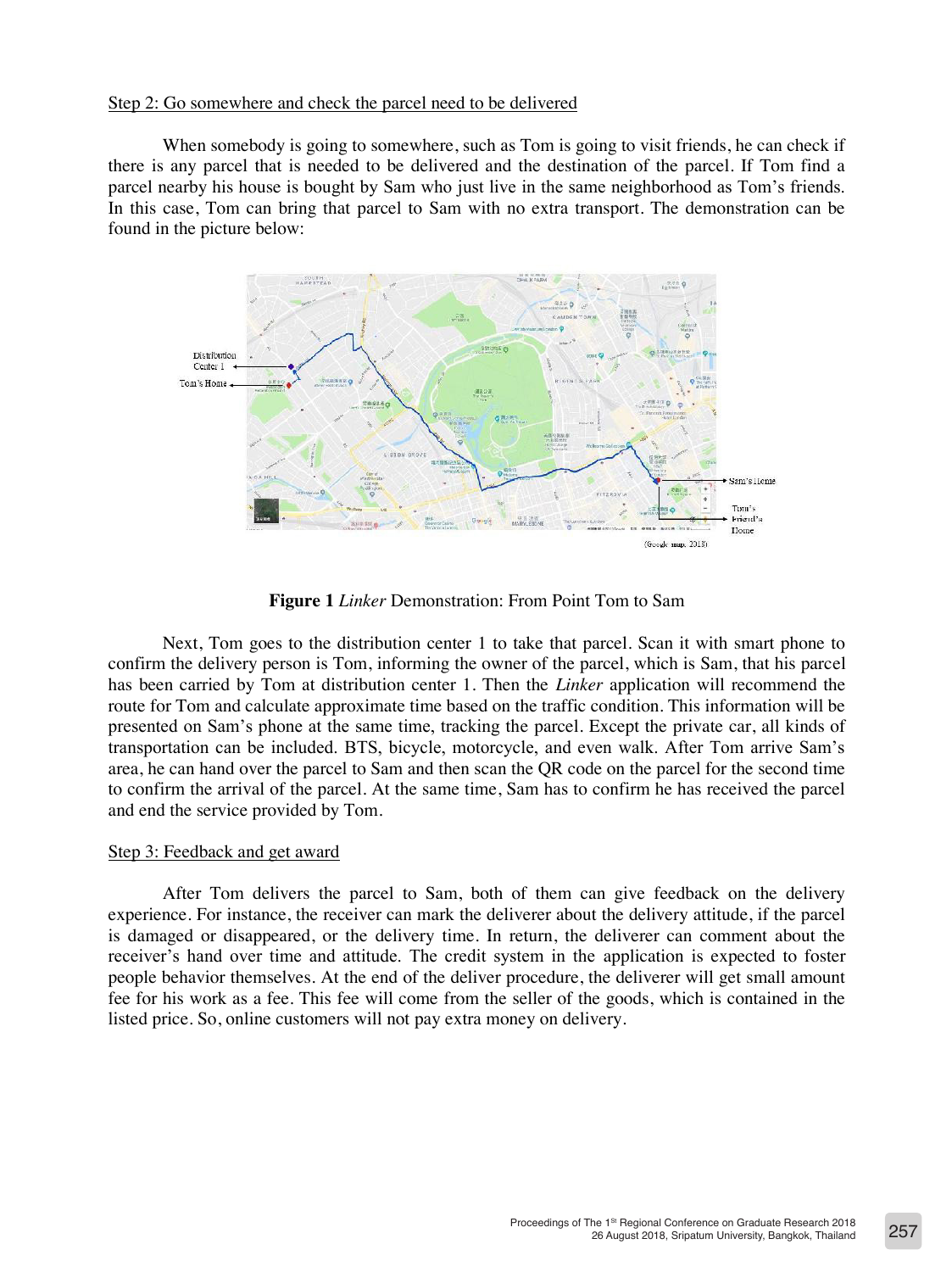#### *Linker Process in Summary*



**Figure 2** *Linker* Process

## *Expected Outcome*

With the *Linker* delivery, we expect the decentralized delivery mode in the city. From a deliverer view, we think people don't have reason not to try to get some extra money. And from a receiver view, people may concern about the parcel security issue and the time issue. If we can find some solution to these two problem, the *Linker* delivery is expected to be accepted by people.

## **4.2 The result of focus group discussion**

#### 4.2.1 Individual final opinion

**Joe Yenube Lambongang** is a 26-year-old entrepreneur who just complete his master degree in material engineering. He takes good use of sharing business and is a big fan of Airbnb during his journey all around the world. He thinks the sharing concept saves time and convenient compared to the conventional mode. For instance, to rent a house in Germany often requires tenant to purchase new furniture while Airbnb has well-furniture rooms, according to Joe's experience. He is willing to try the *Linker* delivery model, either receiving his parcel from others or deliver parcels to others. But the problem he concerns about is the time issue. If there is traffic congestion in the city, the delivery process will be slowed down.

**Krittachai Komemeung** is a senior project engineer specialized in elevator maintenance. As an indoors person, he always shops online. He will vote for the *Linker* delivery because he embraces the sharing concept. He believes the sharing idea will close people's distance and contribute to a warmer community in the city.

**Jombund Eamkaew** is a 34 years old senior accountant, and she loved to shop online. She reserved her views towards *Linker* delivery, because she would not really want to take risks to get her parcel from a stranger. She concerns about the safety (will she be attacked?) and security (will her parcel be stealing?) issue. Only when these issue can be carefully controlled, will she try the *Linker* delivery. Otherwise she will use the conventional delivery even at higher expense,

**Mr. Rasmeimony Kaing** is a 28-year-old researcher in Bangkok. He said online shopping is also useful for person who hard traffic jam while go to store or supermarket. For example, when order something online just spend only the price of products and delivery cost, but if he go to store he need to spend for transportation cost, cost of products plus other cost that total more cost than buy online. Moreover. Using sharing economy like urban it can very helpful and convenience compared to conventional taxi for its lower price, and more environment friendly, as well as reduce traffic jam (less large deliver trucks). According to his experience, He is willing to try the *Linker* delivery, both receiving a parcel from another and deliver to other.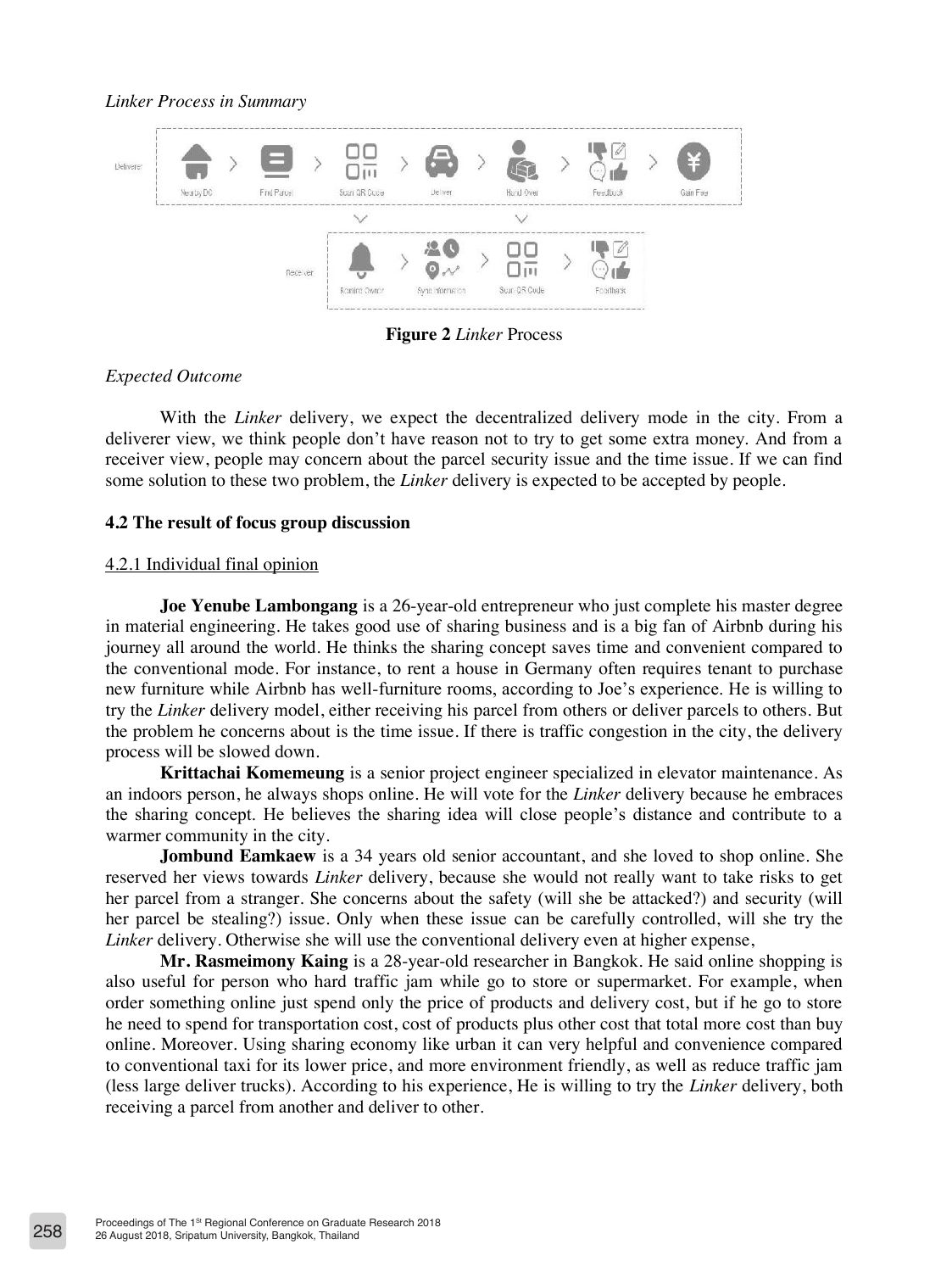According to **Ms. Ratha Tim**, she is a business developer in a large company in Bangkok. She said sharing economy like Uber is also good. It is a better way than conventional taxi. Normally before using sharing economy she considering about price is mandatory. For acceptance of sharing delivery, she said the problem that she worries is cost and bad service. Illustrated by security of parcel, if parcel damage or lost it's difficult to find somebody to be responsible. From her experience, she will not try the *Linker* delivery model, neither receiving her parcel from other nor delivering to others. Because she doesn't trust other person that is not the delivery man.

According to **Mr. Meak Chantheng**, He is a PHD student that study in Bangkok. He always uses sharing economy like Uber because it easy to use and save time. Sometime Uber have promotion if we compared to use conventional taxi is cheaper than conventional taxi around 40%. After we introduced the *Linker* delivery, He said is very interesting in the model. For someone who free, they can gain extra money by delivery parcel to other person. It's a good try to decentralize the capitals and money in the society.

**Ms. Chanpanha Chum** often shopping online and received her parcel in 5 days by Thai Post. But she expects to receive the parcel in 2 or 3 days. She often uses Uber, because it is better ways than conventional taxi, more environmental and economic friendly, as well as save time and cost. Consequently, she decides to use sharing economy. After getting the idea of the *Linker* delivery model, she disagrees to receive her parcel that bought online and delivered by other person that is not delivery man, because of trust issue and low responsibility for products damage or lost. Conversely, she willing to deliver the parcel to other person that the save point with her destination and leaver. The price is lower or equal to the price that delivery service charge.

## 4.2.2 Group's final opinion

All of the group members have online shopping experience and the experience using sharing business such as Uber or Airbnb. The group agreed that the sharing economy brings more benefit to people than the problems and shortcomings. They accepted the sharing economy well and they are willing to see more sharing tries. Their response to the *Linker* delivery are different. 4 people (57.15%) accepted the idea that normal people deliver the parcel for them not a delivery man; while 2 people (28.57%) don't accept the *Linker* delivery; and one of the participants change his mind at last to accept the idea (14.28%).

The voters believe the *Linker* delivery will benefit all the related parties, sellers pay less to express company, buyers pay less to sellers if the price goes down, normal people can earn some extra money through the delivery, less deliver trucks are needed and the environment will be more protected. They believe the sharing concept will foster the relationship between people and decentralize the capital and property in the society.

The main problems they concern about are security issue. Questions like "who will be responsible if the products are damaged or lost?" are needed to be answered. The cheaper price will not encourage the reserved group of people to try our idea. Other issues that are concerned such as "will the delivery time be actually reduced?" and "what if there is nobody drop by my place?" also stop people from trying *Linker* delivery.

#### **4.3 The result of expert interview**

#### 4.3.1 Mr. Dan McKay, Business Solution Expert

We had the honor to interviewed Mr. Dan McKay, the expert in the business concept evaluation. From business view, he approved the idea of sharing economy but remind us several aspects that need to consider.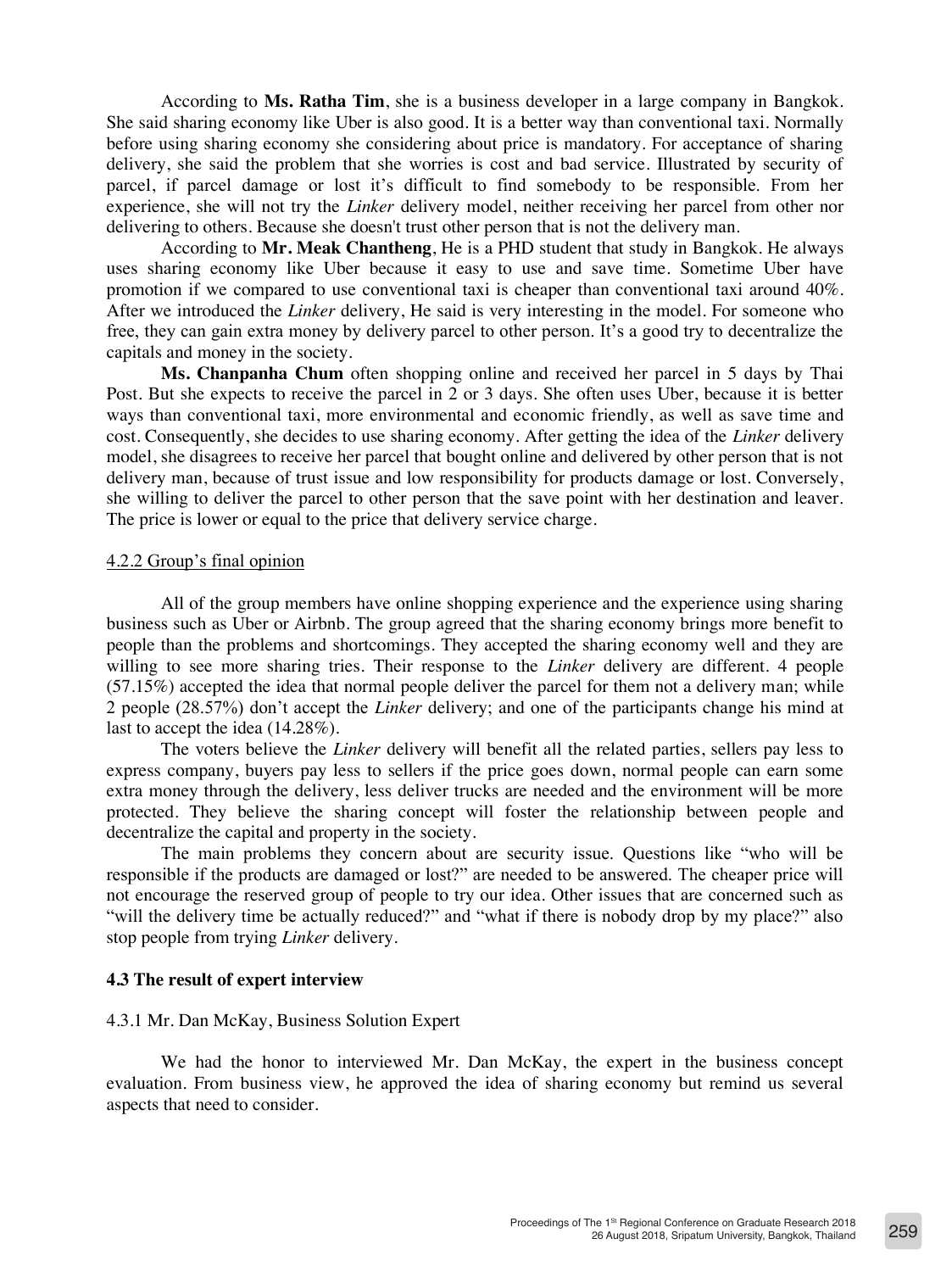First is the flexibility issue. Even we are discussing about the Last-Mile Delivery, there is still a "last hundred meter" issue in the *Linker* delivery model. For instance, a person uses BTS to deliver a parcel for others. Although the delivery fee can cover the person's BTS cost, it's difficult for them to assemble at certain BTS station at the same time. Last meter means the hand over process in the *Linker* delivery. How to hand over efficiently and safely is the point we need to think. If the deliverer uses quite a significant proportion of the delivery time to hand over, he may not be willing to deliver for others.

We also discussed the solutions and here are the alternate suggestions from Mr. Dan McKay. To solve the problem of *"last hundred meter"*, one solution could be the application of parcel lockers. The system will make sure the security of the parcel and free the time of deliverer and receiver. They can drop the parcel in the locker or take out the parcel at any reasonable time they want. Since the handover problem is because the significant proportion of the delivery time. The second solution is to put the *Linker* delivery in a wider context. Not within the city but between the cities. If a deliverer sends a box from Bangkok to Chiang Mai or vice versa, he may not concern too much about the hand over time because the hand over time only occupies small part of the whole transport time. The suggestions are practical and we will absorb his advice in our following parts.

#### 4.3.2 Assistant Professor Dr. Chatpong Tangmanee, Chulalongkorn University Business School

Assistant Professor Dr. Chatpong Tangmanee is an expert in Online Purchasing and Trust issue, which will be the main problem in out *Linker* delivery model. Getting a concept about our model, Assistant Professor Dr. Chatpong Tangmanee said it is difficult to trust strangers to delivery one's parcel. Because he worries about the circumstances that the parcel is lost or insecure. For example, the buyer bought product online from the seller, based on buyer's trust on the seller. It's the first layer of trust through internet. Then the seller has to find some agency (long haul Delivery Company) that the seller trusts to transport the item from seller's city to the buyer's city (Because normally the products are from different city with the buyer's city). It's the second layer of trust. If when the parcel arrives in the buyer's city, another party (the strangers) takes over the parcel and deliver to the buyers' home, it will be the third layer of trust. The longer the trust chain and the deliver chain, the more problem it will bring out. So it's very difficult for the buyer to trust so many layers (so many strangers) to deliver his parcel. Apart from this, a normal people could be anyone either good person or bad person. To trust a person with no idea about his background is much more difficult than to trust a professional agent, such as Line Man or Express companies.

To mitigate the uncertainties of stranger's delivery, we proposed the idea of parcel locker to Assistant Professor Dr. Chatpong Tangmanee. We assume that with locker the deliverer can leave the parcel in the locker box and the buyer can get the parcel from the locker with the unique password. It has been applied widely in Chinese cities, for example the Tianmao Service Center in the residential area for people to pick up their items purchased online, where you can get your parcel with a confidential parcel code. And Assistant Professor Dr. Chatpong Tangmanee agree with our solution, saying that the locker will solve the problem of the "last hundred meter" problem (which we discussed with Mr. McKay) and will help make sure the trust issue between the deliverer and the receiver. But there are still some shortcomings of parcel locker. The most difficulty is that the locker facilities are not widely installed in Bangkok, if we assume this model to be in Bangkok. Most locker are at shopping area for foreign travelers to host their baggage. It's hard to find lockers in residential areas. If the buyer wants the parcel to be sent to their home, it's difficult to use locker to receive their goods.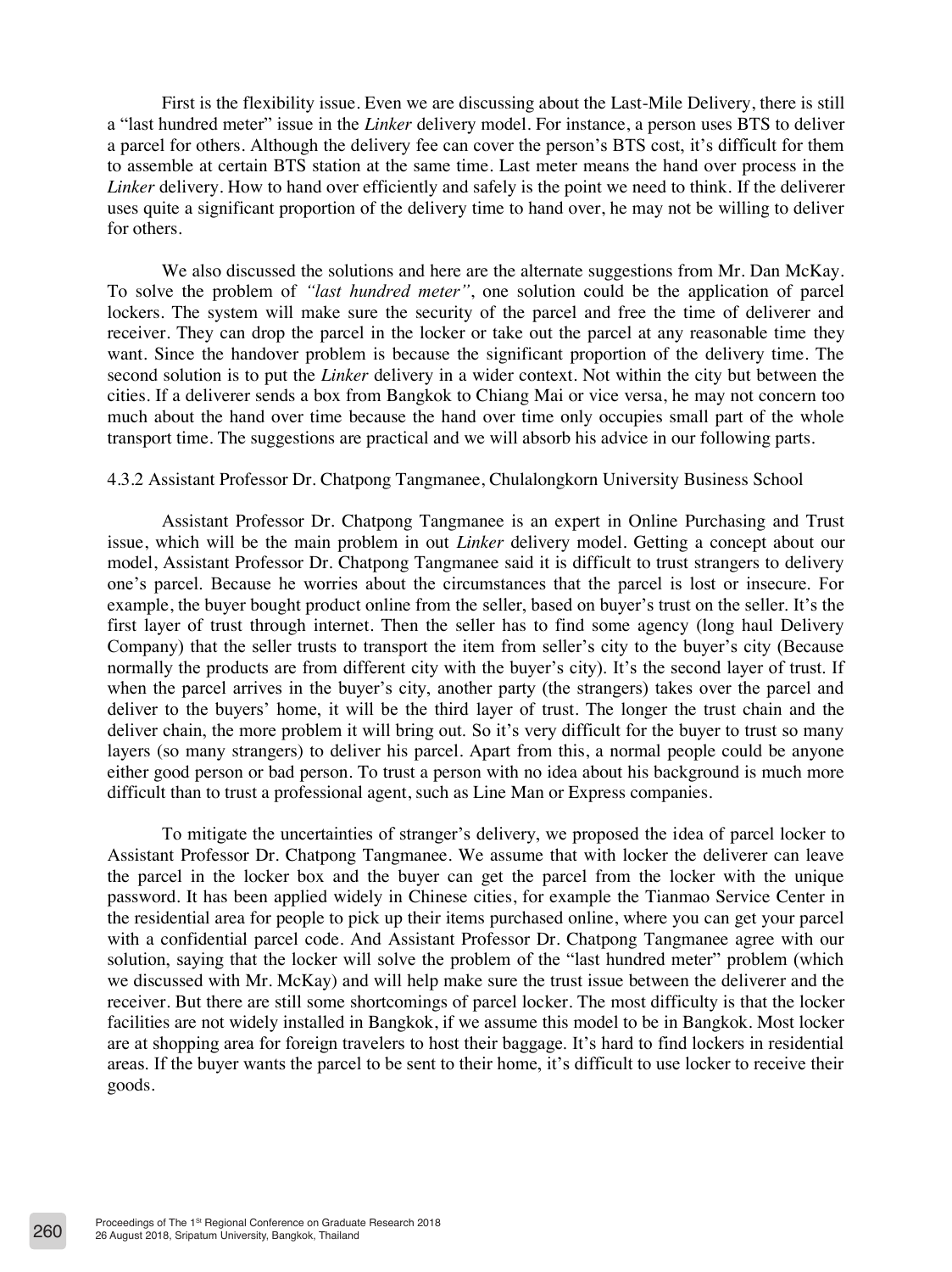Assistant Professor Dr. Chatpong Tangmanee also suggest another method to mitigate the trust problems in the online business and delivery. It is good communication. The sellers and the deliverers are supposed to respond quickly to the questions or comments from the buyers regardless it's positive or negative. The actual and instant chat will release buyers' anxiety and promote better trust relationship between all of the parties. Although people might doubt about the strangers to deliver their item, the smooth communication and quick response will reassure their worries.

#### **5. Conclusion and Recommendation**

## *5.1 Conclusion*

Returning to the purpose of this thesis, which is to propose a new Last-Mile Delivery model with sharing economy? We identified the current problems in Last-Mile Delivery, evaluated different application of sharing economy in the Last-Mile Delivery, and propose our new sharing delivery model: *Linker* with evaluation and comment from focus group and interview.

With respect to the current problems in the Last-Mile Delivery, we found that the main problem is the delivery cost that cannot be neglected and the long delivery time that much longer than people's expectation. We found that to improve the customer satisfaction and save cost, sharing economy application in the Last-Mile Delivery, such as UberRush, are created and applied. They foster a more effective delivery process.

Although with the merits of low cost and reusing the spared resource, the company form of the delivery mode limits the resource that can be used to serve more people. So we introduce our new sharing delivery model (*Linker*) that based on the crowd shipping theory to influence a wider scope. The *Linker* model takes good use of every spared person and vehicles to deliver items for others by convenience. We expected the *Linker* model will save cost and reduce delivery time for the Last-Mile Delivery. Through focus group discussion and the in-depth interview with relevant experts, the advantage of *Linker* we found is saving delivery cost, foster people relationships in the community, economically friendly, and decentralizing the capita in the society. But there are some intrinsic disadvantages prevents those models being used widely according to experts and the discussion. The disadvantages are the trust issues, which is the risk of parcel damage, stolen, and dangerous items.

#### *5.2 Implications and Suggestions*

Based on the feedback we got from our research, we expect that in the high credit society where people will or have to take responsibility for their own behaviors strictly, the *Linker* model can be applied and accepted well. But in some developing cultures, the *Linker* should be used cautiously and need more regulations to protect both the deliverers and the receivers.

## *5.3 Future Research Recommendations*

According to the research of our thesis, conceptual ideas are identified and evaluated through focus group and in-depth interview. But specific relationship between the sharing economy and the delivery performance need further research, such as the relationship between the sharing economy and the actual delivery time, the trust problem and the risks in different cultures and different religions, the "last hundred-meter delivery" issue. Not limited to the delivery and logistics, we also suggest to relate the sharing economy to the decentralization of the society capital, finding out how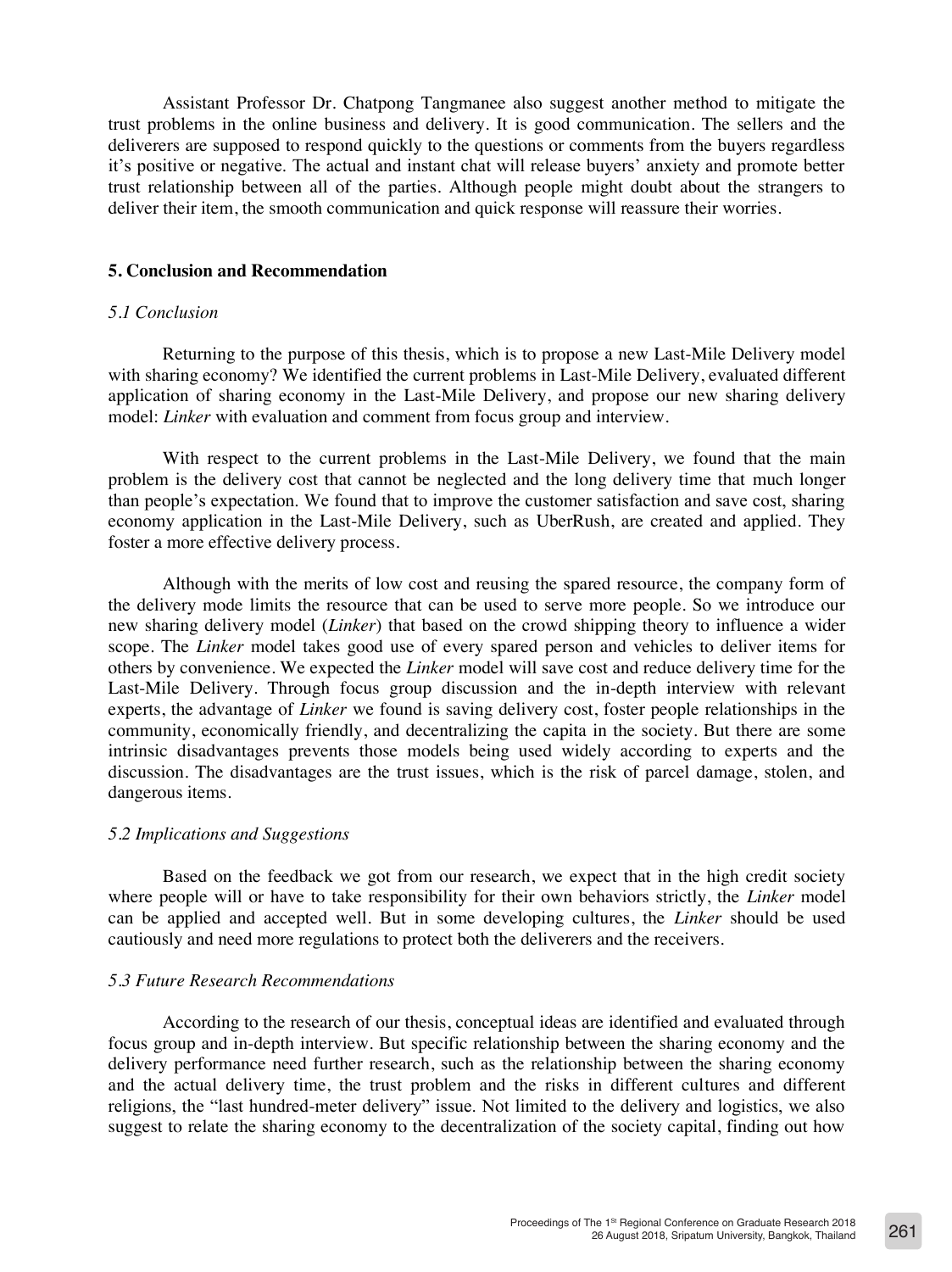the models like *Linker* will bring benefit for the majority normal people. Another point is environment emission. We appeal that the business world should pay more attention on the environment than the cost and profit. Sharing economy is benefit for the environment and more research on this topic will justify the importance of sharing economy.

## **References**

Adams, A. and Cox, A. L. (2008). "Questionnaires, in-depth interviews and focus groups". Research Methods for Human Computer Interaction. Cambridge, UK: Cambridge University Press, pp. 17–34.

Baker, P. (2008). The role, design and operation of distribution centres in agile supply chains. PhD Thesis (Management), School of Management, Cranfield University.

Berkwits, M. and Inui, T. S. (1998). "Making Use of Qualitative Research Techniques". Journal of General Internal Medicine, *13*(3), 195–199.

Boyce, C. and Neale, P. (2006). [online]. Conducting in-depth interviews: A guide for designing and conducting in-depth interviews for evaluation input. Available from URL: http://www2.pathfinder.org/site/DocServer/m\_e\_tool\_series\_indepth\_interviews.pdf.

Brigitte, A. (2012). Improving freight efficiency within the 'last mile': A case study of Wellington's Central Business District. Master Thesis (Planning), University of Otago.

David, M. & Sutton C.D. (2004). Social Research : The Basics. London, UK: SAGE Publications.

Ding, Z. (2014). Evaluation Different Last Mile Solution : Case study of SF express. Master Dissertation (Management of Logistics and Innovation), Faculty of Engineering, University of Gävle.

Faccio, M. and Gamberi, M. (2015). [online]. New City Logistics Paradigm: From the "Last Mile" to the "Last 50 Miles" Sustainable Distribution. Available from URL: http://www.mdpi.com/2071- 1050/7/11/14873/htm.

Freitas, H., Oliveira, M., Jenkins, M., and Popjoy, O. (1998). [online]. The Focus Group, a qualitative research method. Information Systems Research Group, Merrick School of Business, University of Baltimore (MD, EUA), WP ISRC No. 010298, February 1998. 22 p. Available from : URL : http://gianti.ea.ufrgs.br/files/artigos/1998/1998\_079\_ISRC.pdf.

Gesing, B. (May 2017). [online]. Sharing Economy Logistics. DHL customer solution and innovation. Available from URL: http://www.dhl.com/content/dam/downloads/g0/ about\_us/logistics\_insights/DHLTrend\_Report\_Sharing\_Economy.pdf.

Gevaers, R., Voorde, E. V.D. and Vanelslander, T. (2008). [serial online]. "Characteristics and typology of last-mile logistics from an innovation perspective in an urban context." International Journal of Retail & Distribution Management, Vol.36, (8), pp.638-660. Available from : URL: http://www.wctrs.leeds.ac.uk/wp/wp-content/uploads/abstracts/lisbon/general/01457.pdf.

Goodman, R. W. (2005). "Whatever You Call It, Just Don't Think of Last-Mile Logistics, Last". Global Logistics & Supply Chain Strategies: 84–86.